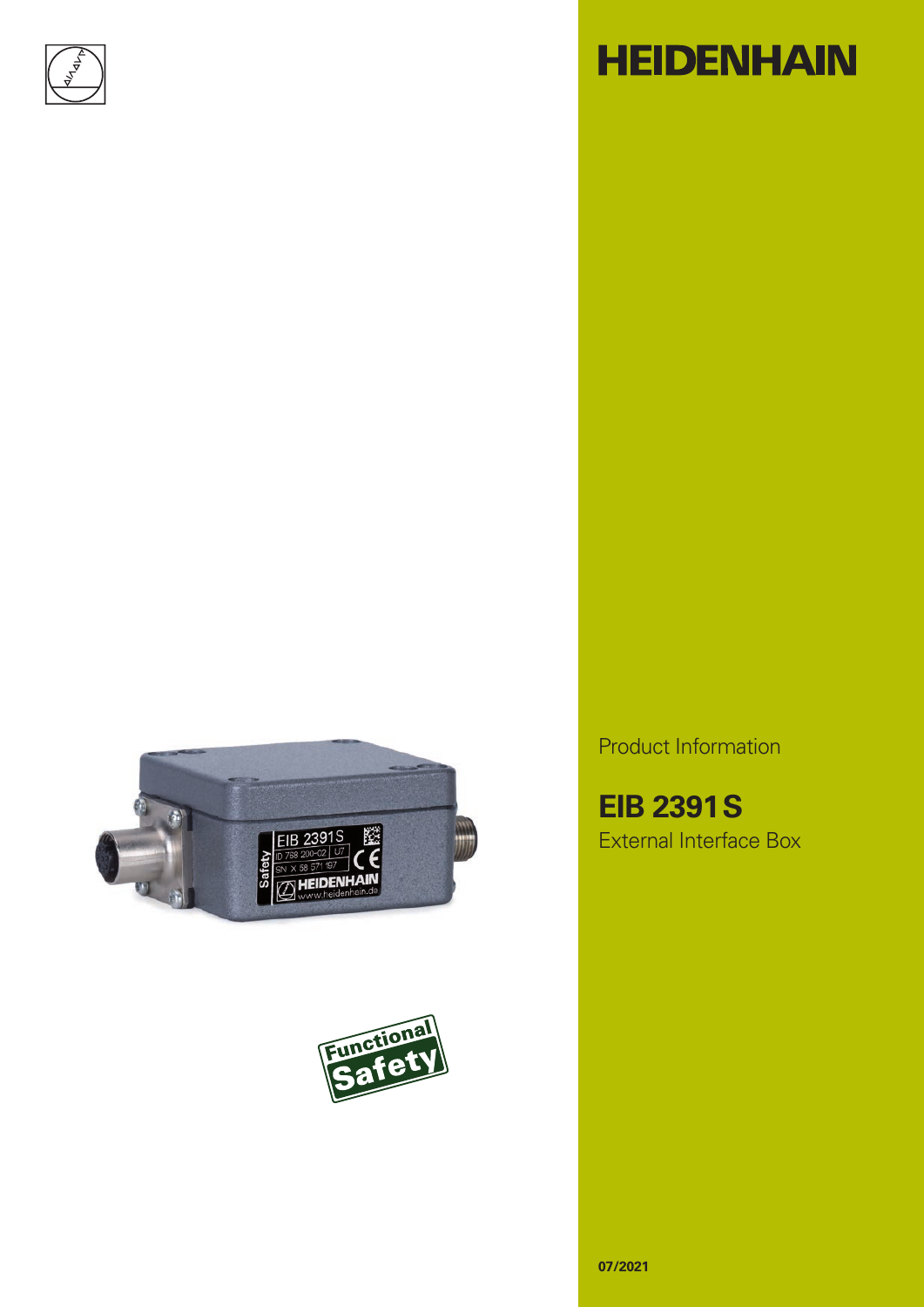## **EIB 2391S**

**External interface box with firmware version 15**

**• Input: HEIDENHAIN encoders with EnDat22 interface**

**• Output: DRIVE-CLiQ interface**

DRIVE-CLiQ is a registered trademark of Siemens Aktiengesellschaft



### **Encoder requirements**

The EIB 2391S makes it possible to connect encoders with the ordering designation EnDat22 to the DRIVE-CLiQ interface.

Depending on the firmware version of the EIB and the subsequent electronics, it might be possible to also attach other encoders with an EnDat22 interface. Please contact HEIDENHAIN or the manufacturer of the subsequent electronics for further information.

After switch-on, the EIB tests various characteristics of the connected encoder and automatically adapts itself to it. If the encoder does not meet the necessary requirements, an error message is issued via the DRIVE-CLiQ interface.

The EIB 2391 S does not have a temperature sensor input, but it can evaluate the temperature sensor information from connected EnDat encoders and pass it through the DRIVE-CLiQ interface. Up to four types of temperature information can be transmitted. The EIB 2391S supports transmission from:

### **Online diagnostics**

The EIB 2391 S can simultaneously process the information of one external and one internal temperature sensor. If more than one external temperature sensor is used, the value of the internal temperature sensor can no longer be provided.

With EnDat 2.2 encoders, valuation values can be read cyclically from the encoder to evaluate its functioning. These valuation numbers indicate the encoder's current status and can be used to determine its "function reserves." These function reserves are also transmitted via the DRIVE-CLiQ interface and can be displayed in the higher-level control. Further information is available from HEIDENHAIN upon request.

### **Temperature sensor information**

- an internal temperature sensor (value is provided in the DRIVE-CLiQ parameter "Encoder Temperature")
- up to three external temperature sensors (values are provided in the DRIVE CLiQ parameter "Motor temperature 2-4"; the calculated highest value of the three sensors is output in the parameter "Motor temperature 1")

The evaluation of the connected sensors can be set via the DRIVE-CLiQ interface, depending on the settings of the EnDat encoder. This allows temperature sensors of types KTY 84-130, PT 1000, and PTC to be evaluated. For more information, please contact HEIDENHAIN.

You can find further information on the availability and mapping of the temperature sensor information in the documentation of the connected EnDat encoder.

### **Firmware versions**

Two firmware versions are available for the EIB 2391S. The firmware version can be read out over the DRIVE-CLiQ parameter "Act\_FW\_Version" (index 0). The final two digits of the displayed value are decisive. The following information is given with reference to these two places.

EIB 2391S with ID 768200-01

## • Delivered with **firmware version 11**

• An update from firmware version 11 to version 15 is possible via the DRIVE-CLiQ

• Will be replaced by EIB 2391 S with

series electronics

ID 768200-02

EIB 2391S with ID 768200-02

• Delivered with **firmware version 15**

• Replaces the EIB 2391S with compatible

ID 768200-01 because it is backwards

Please note: A downgrade from firmware version 15 to version 11 is not permissible

## **Functional safety**

In principle, the EIB can be used in safetyrelated applications only if functional safety is supported by the connected encoder. The characteristics with regard to functional safety are substantially determined by the connected encoder and the subsequent electronics (if required, contact the manufacturer; the EIB basically conveys the characteristics of the encoder).

The **safe position** is also substantially determined by the connected encoder and the subsequent electronics. The EIB itself does not influence the safe position. The "safe position" and "safety-related measuring step (SM)" of the connected EnDat encoder are required to calculate the safe position. For more information, please contact the manufacturer of the subsequent electronics.

The **PFH value** of the total system (EIB 2391S + encoder) is the sum of the PFH values of the EIB 2391S and the connected encoder. For information on the encoder, please refer to its documentation (Product Information document, brochure, and mounting instructions). The EIB 2391S is designed for a service life of 20 years (in accordance with ISO 13849).

Please contact the manufacturer of the subsequent electronics for more information on the application of the EIB and encoder in safety-related applications.

## **Restrictions**

With linear encoders featuring measuring lengths greater than 50 m, there may under certain circumstances be limitations in the output of the commutation angle via the DRIVE-CLiQ interface. Please contact HEIDENHAIN in such cases. HEIDENHAIN recommends setting the datum shift in the subsequent electronics. If the datum shift is used in the EnDat area, it must be less than 3 m, and no position values less than zero may result.

## <span id="page-1-0"></span>**TIME\_MAX\_ACTVAL**

The calculation time TIME\_MAX\_ACTVAL specifies the earliest time (relative to the request time) after which the transfer of data from the encoder to the control can begin. The value depends on the parameters of the connected encoder (calculation time and resolution) and the cable length. Furthermore, there can be restrictions when setting the cycle times. For more information, please refer to the documentation for the DRIVE-CLiQ subsequent electronics.

### **NOTE:**

The software of the DRIVE-CLiQ subsequent electronics must be designed for operation of the EIB 2391S in safety-related applications. For more information on availability, please refer to the manufacturer.

**Compatible with EIB 2391S**

|                                                                                                                                                                                                            | $30111$ patibio with Lib Loo                                     |
|------------------------------------------------------------------------------------------------------------------------------------------------------------------------------------------------------------|------------------------------------------------------------------|
| Absolute sealed linear encoders, e.g.,<br>LC 100, LC 400, LC 200                                                                                                                                           | $\checkmark$                                                     |
| Absolute exposed linear encoders, e.g.,<br>LIC 4100, LIC 3100, LIC 2100                                                                                                                                    | $\checkmark$                                                     |
| Absolute angle encoders, e.g.,<br>RCN 2001, RCN 5001, RCN 8001, RCN 6000<br>ROC 2000, ROC 7000<br><b>ECN 2000</b><br><b>ECA 4000</b><br><b>ECM 2400</b><br>MRP 2000, MRP 5000, MRP 8000<br><b>SRP 5000</b> | ✓<br>$\checkmark$<br>$\checkmark$<br>$\checkmark$<br>✓<br>✓<br>✓ |
| Absolute singleturn encoders, e.g.,<br><b>ECN 100</b><br>ECI 100, ECI 1100, ECI 1300                                                                                                                       | ✓<br>✓                                                           |
| Absolute multiturn encoders, e.g.,<br>EQI 1100, EQI 1300                                                                                                                                                   | $\checkmark$                                                     |
| Length gauges, e.g.,<br>AT 3000<br>AT 1200                                                                                                                                                                 | $\checkmark$<br>$\checkmark$                                     |
| Incremental EnDat encoders, e.g.,<br>ERM 2400, LIP 200, EIB 100, EIB 300, EIB 1500                                                                                                                         |                                                                  |
| <b>Encoders with battery-buffered revolution</b><br>counter, e.g.,<br>EBI 100, EBI 1100, EBI 4000                                                                                                          |                                                                  |